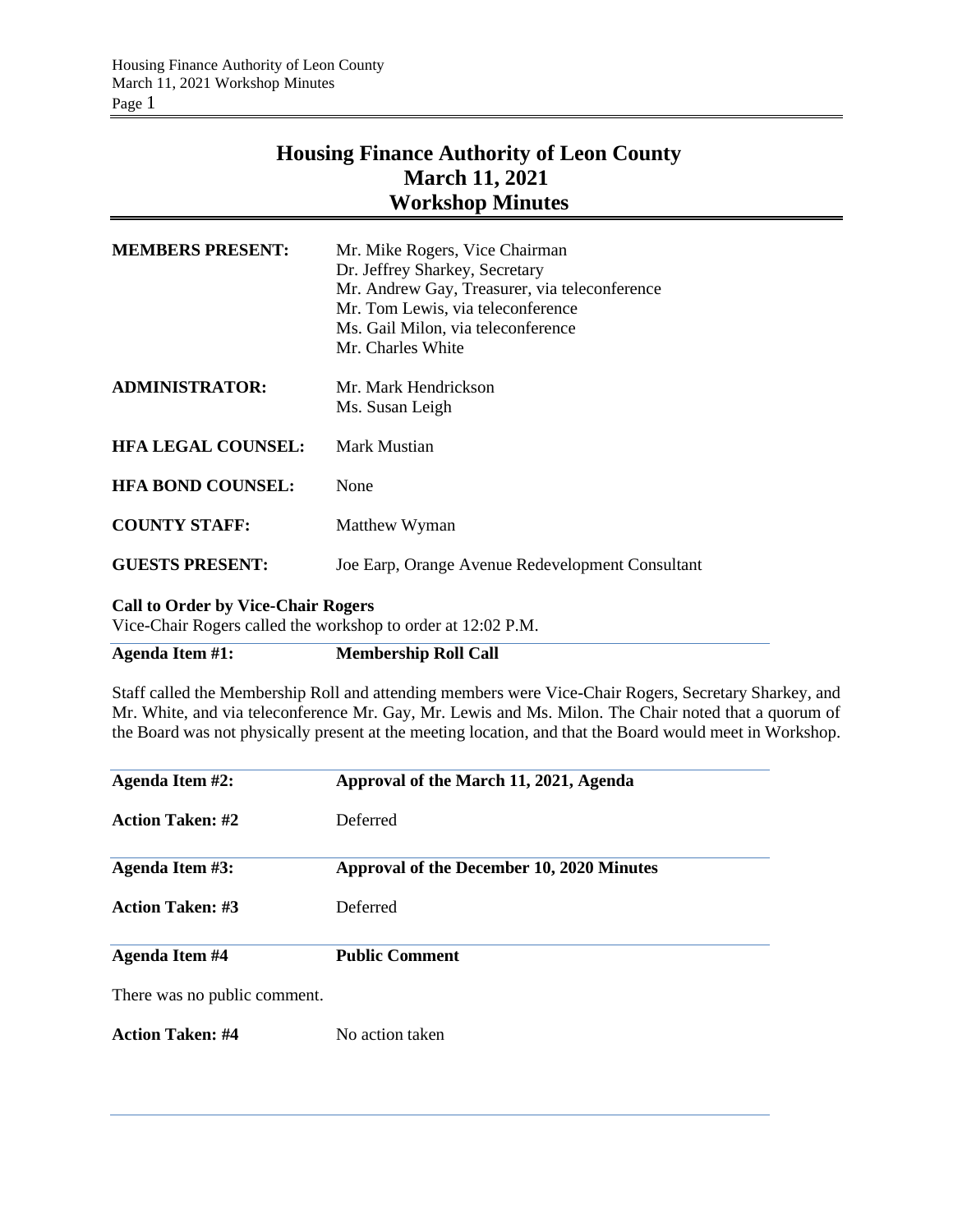## **Agenda Items #5A-5C Financial Reports, Budget & Expenditure Approvals**

Mr. Gay presented the Financial Reports, including the February 18 balance sheet, year-to-date expenditures and income, the backup materials, and the proposed expenditure and debit card approvals.

| Agenda Items #6A-6C  | <b>County Update</b> |
|----------------------|----------------------|
| 6A, 6B, & 6C         | Deferred.            |
| <b>Action Taken:</b> |                      |

Mr. Wyman updated the Board on an amendment to the County Resolution related to the HFA, which would remove the need for BOCC approvals after TEFRA, the need to update and extend the Interlocal Agreement between the HFA and County, and the Land Parcel Policy.

| <b>Action Taken: #6A-C</b> | No action taken.         |
|----------------------------|--------------------------|
| Agenda Items #7A           | <b>Magnolia Family I</b> |

Mr. Hendrickson updated the Board on the status of the bond issue for Magnolia Family Apartments. Mr Joe Earp provided a detailed timeline of the actions of the developer to date and those that would lead to a late 2021 bond closing.

| <b>Action Taken: #&amp;A</b>                       | No action taken.                                                      |
|----------------------------------------------------|-----------------------------------------------------------------------|
| <b>Agenda Item #7B:</b>                            | <b>Emergency Repair Program</b>                                       |
| Mr. Hendrickson updated the Board on the program.  |                                                                       |
| <b>Action Taken #7B:</b>                           | No action taken.                                                      |
| <b>Agenda Item #7C:</b>                            | <b>Real Estate</b>                                                    |
| Mr. Hendrickson updated the Board on recent sales. |                                                                       |
| <b>Action Taken #7C:</b>                           | No action taken                                                       |
| <b>Agenda Item #7D:</b>                            | <b>Legal Update</b>                                                   |
| Mr. Mustian updated the Board on legal issues.     |                                                                       |
| <b>Action Taken #8D:</b>                           | No action taken.                                                      |
| <b>Agenda Item #7E:</b>                            | <b>To-Do List</b>                                                     |
|                                                    | Mr. Hendrickson reported that the to-do list was in the Board Packet. |

**Action Taken #7E:** No action taken